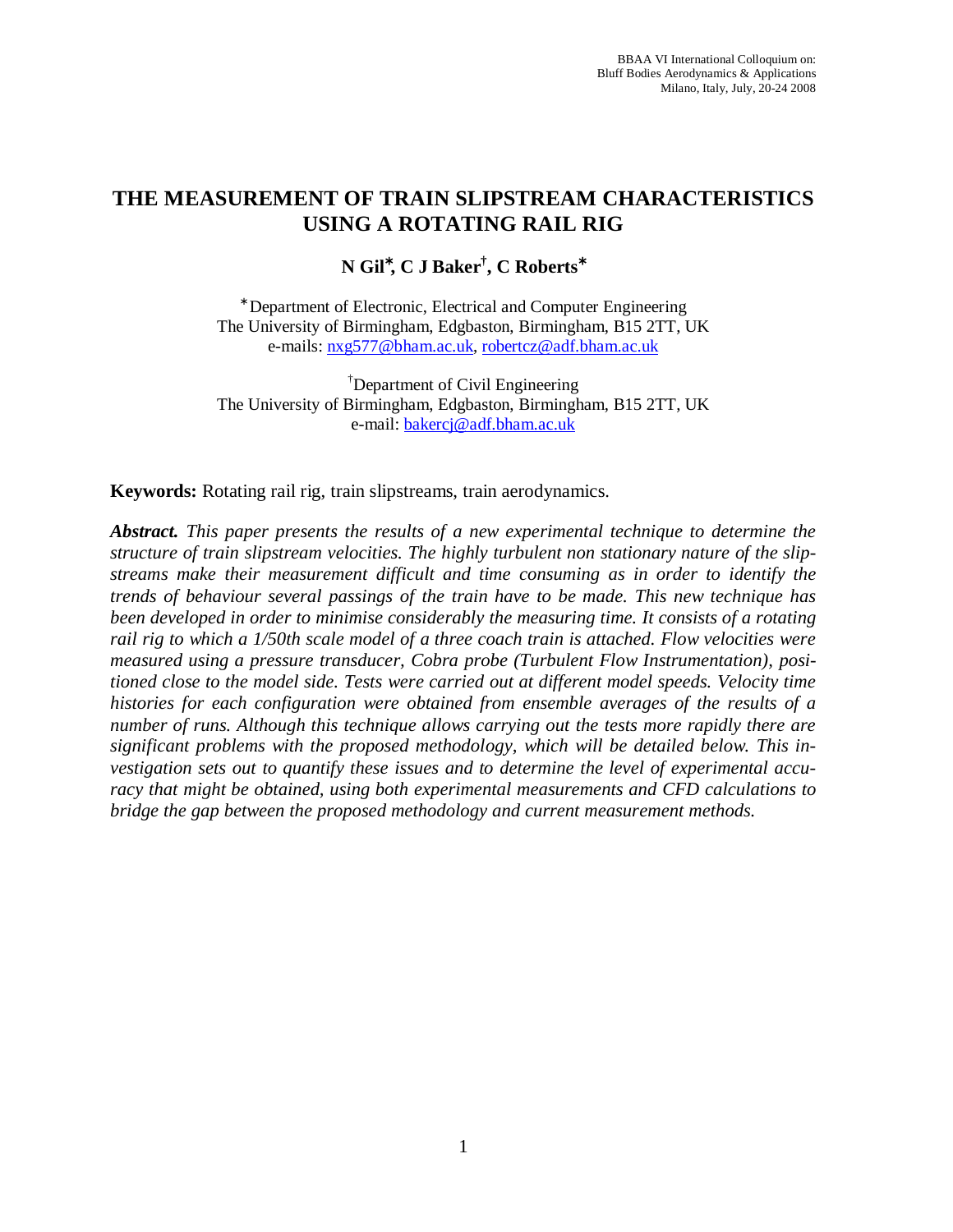### **1 INTRODUCTION**

The movement of high speed trains through the atmosphere can result in significant air flow velocities at the side and in the wake of such vehicles. These velocities can in turn pose a safety risk for passengers and trackside workers, and can cause problems for pushchairs and luggage trolleys. These safety concerns have led to significant work in this field over recent years and a number of full scale and model scale tests have been carried out to measure these slipstream velocities. As shown in section 2, the data obtained for each train type, operating speed and wind condition is usually sparse due to the random behaviour of the flow. Furthermore, the European Standards state [1] that to identify the trends of behaviour at least 20 comparable samples (in terms of train type, speed and wind condition) are required at each measurement point. This would imply the spending of a significant amount of money and time on an issue that is not even seen as a major hazard within the overall railway risk in the UK[1]. Therefore, there is a need to obtain this information more rapidly and at a considerably lower cost and this is precisely what this project is dealing with.

This paper presents the results of a different type of technique that uses an experimental set up known as a rotating rail rig that in principle allows such tests to be carried out much more rapidly. It consists of a 3.61 diameter rotating rail rig to which a 1/50th scale model of a three coach train is attached. Flow velocities are measured using a pressure transducer, Cobra probe (Turbulent Flow Instrumentation), at different positions from the model side. Tests have been carried out at different model speeds of 4.725, 9.45 and 14.175 m/s)

The experimental configurations and conditions are described in section 3. This section also includes an explanation of the problems with this technique as, although the results are promising, there are significant issues with the proposed methodology that have to be taken into account. The slipstream velocities results at different train speed and distances of the probe from the train side are shown and discussed in section 4. Finally, section 5 presents the conclusions and recommendations for further work.

### **2 CURRENT METHODS FOR MEASURING TRAIN SLIPSTREAM VELOCITIES**

There are two current approaches to the measurement of train slipstreams, as presented in reference [2], – either at full scale through the use of trackside anemometry at different distances from the train which can measure the three components of wind velocity, or at model scale through the use of a moving model rig that fires model trains along a tests track, with the slipstream and wake velocities being measured by stationary hot film anemometry close to the track. In principle such tests can give all the required information for the assessment of passenger safety etc. However it is found that in both of these test techniques there is very considerable run to run variability in the data that is measured (as would be expected, since each run will provide one realisation of a very turbulent flow field) and that to obtain adequate results a number of identical tests need to be carried out (at least 10 and ideally 20) with the results being ensemble averaged to obtain mean and standard deviations of time histories [3]. Typical results obtained with  $1/25<sup>th</sup>$  scale models on the TRAIR rig owned by DeltaRail in Derby, UK, are shown in Fig. (1) below. The wide variability between individual train passings is apparent, but the ensemble mean can be seen to be well defined. Reference [4] used such experiments to define the different flow regions around high speed trains – a nose region, a boundary-layer region, a near-wake region and a far-wake region. However neither full scale nor model scale tests are straightforward to carry out. Clearly at full scale to arrange 10 to 20 passes of identical train formations is logistically extremely difficult, but even at model scale it is only possible to carry out 8 to 10 runs of the moving model rig each day. In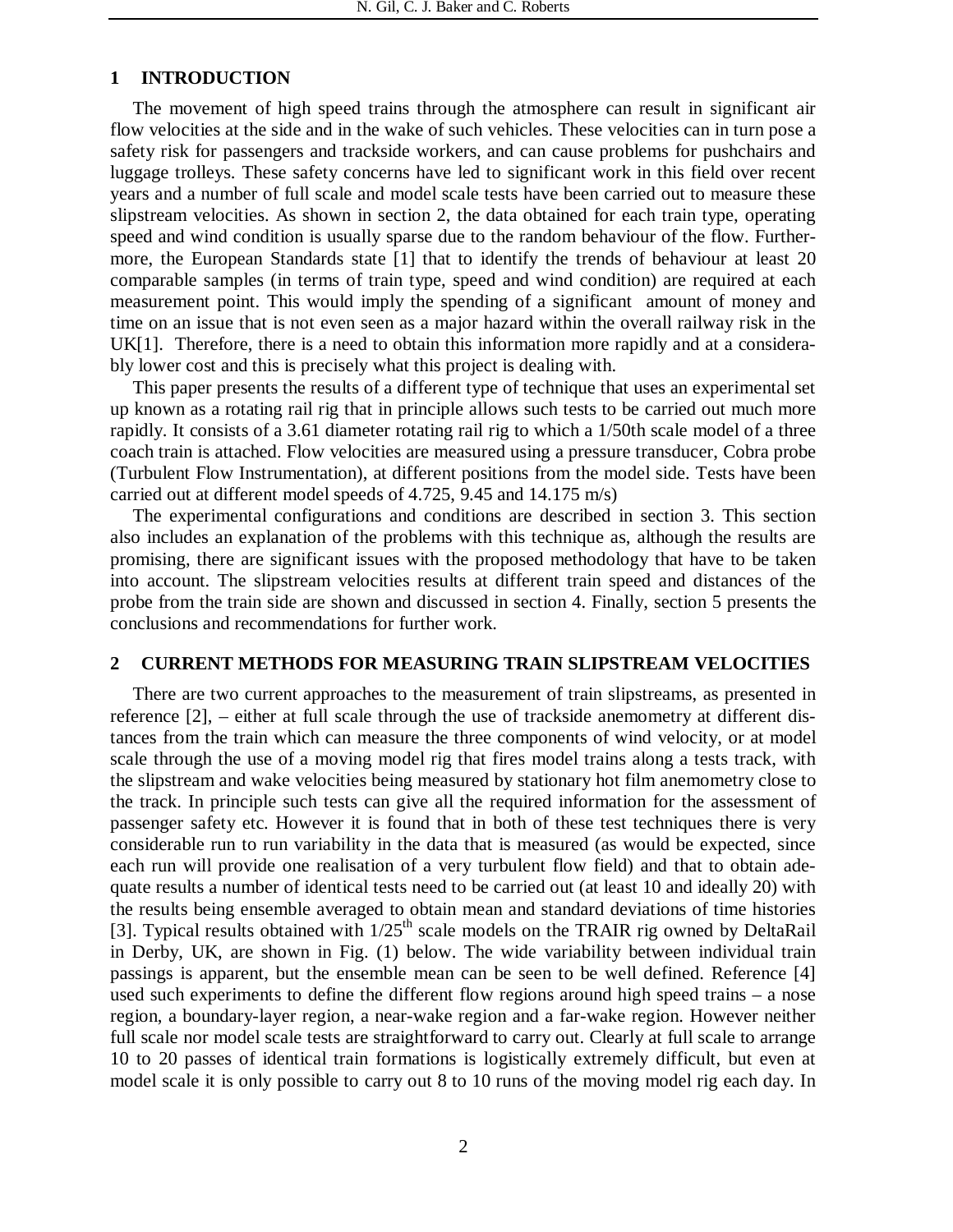both cases obtaining the same train or model velocity over a number of runs, so that the ensemble average can be calculated is also far from straightforward.



Figure 1: Model scale results for four car ICE train from the TRAIR rig (*x* axis shows time *t* normalised by vehicle velocity and carriage length, and *y* axis shows slipstream velocity normalised by vehicle velocity. Nose of train passes at *t*=0 and tail of train [3]

This point having been made however, model scale and full scale results such as these are the basis on which an assessment can be made of the adequacy or otherwise of the results presented in this paper, and thus it is appropriate to present some results here, with which the results of the current investigation should be directly comparable. All the results that follow are for the DB ICE train and were taken from [5] which gathers together results from a number of model scale tests carried out by the author and from full scale tests carried out by DB. Figure 2 shows  $1/25<sup>th</sup>$  model scale ensemble average results for a 4 car ICE train, with the measurements being made at half train height for different distances (*y*) from the edge of the train. These are from the same tests as those of figure 1 above, but with the *x* axis this time showing an equivalent full scale value.

A clear nose peak and the development of a boundary layer along the side of the train can be clearly seen. Figures 3 and 4 show the results of full scale measurements for a 14 car ICE service train. Figure 3 shows the results for trackside measurements and figure 4 shows measurements made above a platform. These figures are similar in form to figure 1, although clearly the slipstreams extend over a greater distance. A nose peak and the boundary layer growth can be clearly seen. The trackside measurements, not surprisingly, show greater slipstream velocities than the platform measurements, which reflects the aerodynamically rough nature of the bogies and running gear. Perhaps the most obvious difference between the model scale results of Figure 1 and the full scale results of Figures 2 and 3 is the peak in velocity at the train tail. However, new data considered in reference [2] has revealed a large ensemble averaged velocity peak in the near wake region that was not apparent in the earlier work reported in reference [4], at least near the ground or platform surface. Authors in reference [2] found that the individual runs showed that this effect may be due to some sort of vortex shedding phenomenon. This intermittency implies that the ensemble averaging technique can be seriously misleading when applied to the near wake region, although the utility of this technique in other flow regions is apparent.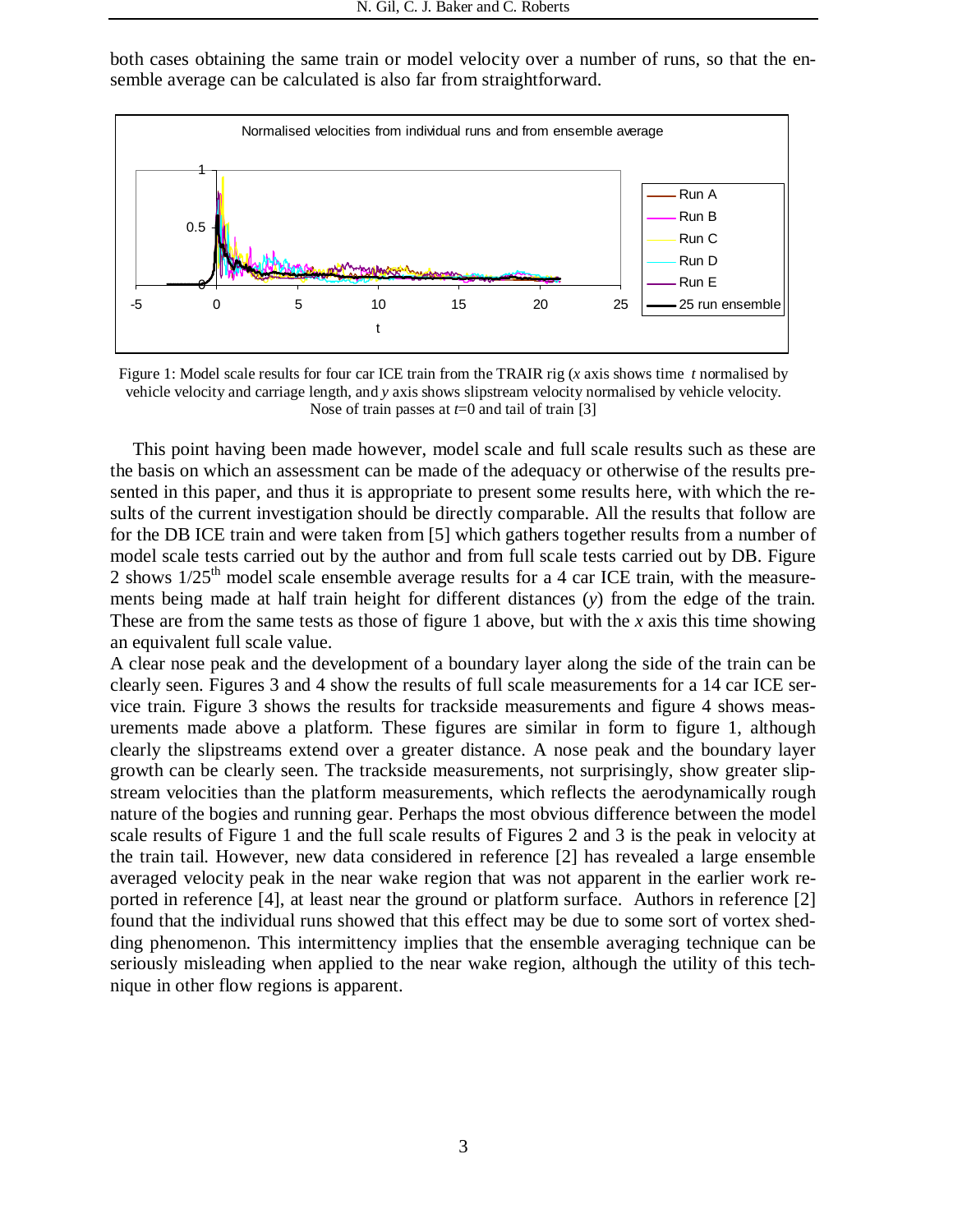

Figure 2: Model scale results for four car ICE train from the TRAIR rig (*x* axis shows equivalent full scale distance along the train, and *y* axis shows slipstream velocity normalised by vehicle velocity. Nose of train passes at *x*=0m and tail of train passes at *x*= 100m. Measurements were made at half train height and at different distances *y* from the edge of the train. [4,5]



Figure 3: Full scale results for ICE service train – trackside measurements (*x* axis shows full scale distance along the train, and *y* axis shows slipstream velocity normalised by vehicle velocity. Nose of train passes at *x*=0m and tail of train passes at *x*= 360m Measurements were made at a height of 0.5m above the rail, and at various distances *y'* from the rail edge [5]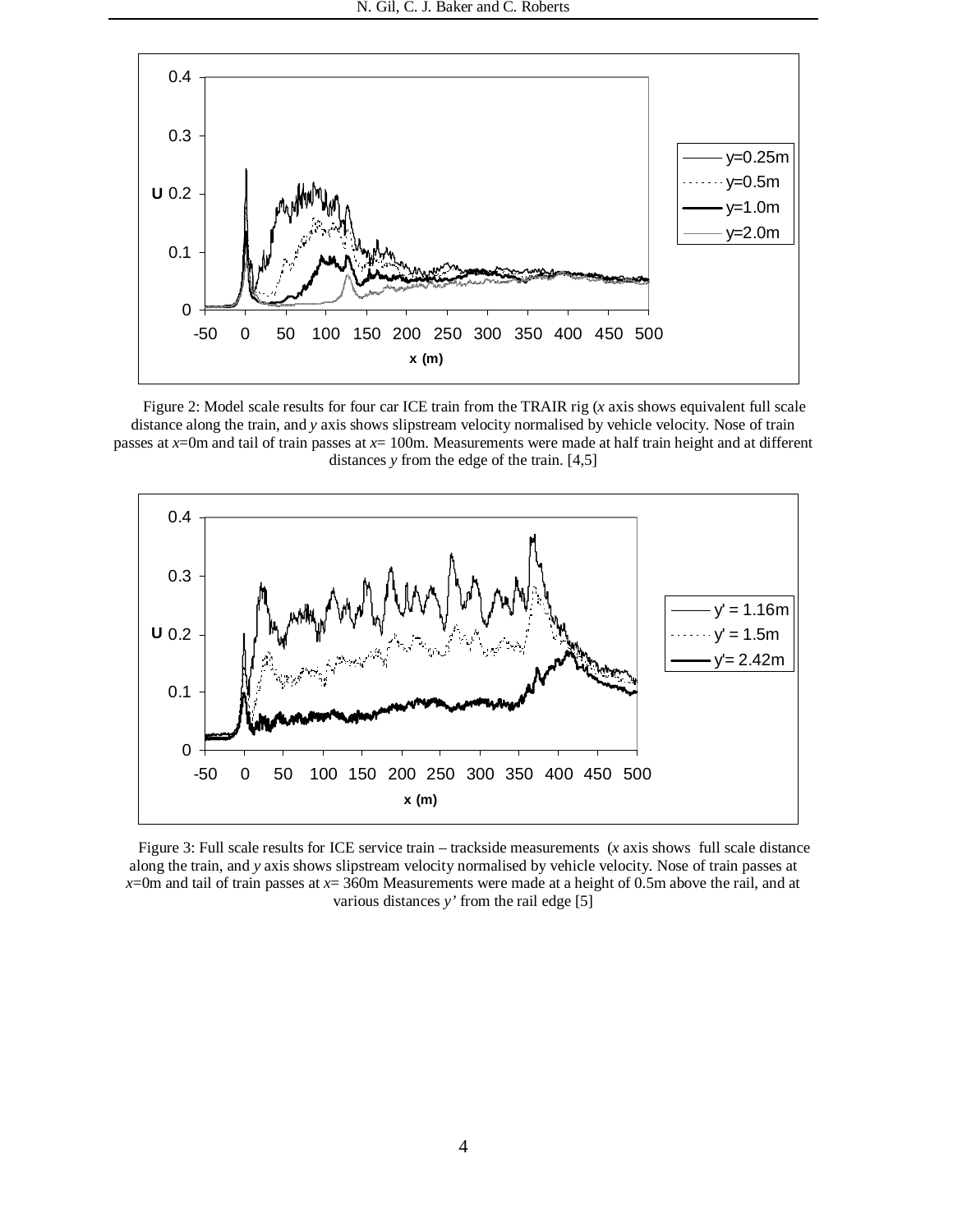

Figure 4: Full scale results for ICE service train – platform measurements (*x* axis shows full scale distance along the train, and *y* axis shows slipstream velocity normalised by vehicle velocity. Nose of train passes at *x*=0m and tail of train passes at *x*= 360m. Measurements were made at a height of 1.0m above the platform, and at various distances *y* from the platform edge [5]

### **3 THE EXPERIMENTAL CONFIGURATION**

### **3.1 The rotating rail rig**

The rotating rail rig consists of a 3.61m diameter railway track on a frame that can be rotated at up to 118 r.p.m., which corresponds to a rail speed of 22 m/s, see Fig. (5). It was originally designed so that standard rail sections could be mounted on the frame to enable investigations into the removal of accreted organic matter using novel laser based techniques [6], and has since been used to investigate conductor shoe icing with a stationary conductor shoe held above the rotating rail whilst the temperature was lowered to below freezing conditions. In the current investigation a 1/50th train model is fixed to the rotating rail via a clamp and a bolt (two sets in each carriage), so that they both move as a whole. In order to reduce the turbulence arising from the rotation of the wheel, as well as to provide a ground plane over which the train moves, a wooden platform with a circular slot slightly bigger than the rail is positioned above the rig. The gap between the train and the platform is closed with brushes. The way the train is attached to the rail, allows the carriages to be assembled and disassembled as required. Thus, measurements of the flow can be performed using any combination of the cars of the train. A schematic view is shown in Fig. (6).

The most important aspect of this rig is of course that multiple train passes can be achieved very quickly (one per revolution of the rig) and thus, in principle, experiments can be carried out much more rapidly than with the current full scale and model scale techniques.

It should be mentioned that the wheel is made up of 4 sections of curved rail and they are connected in such a way that there is a difference in height of about 1cm between the lowest and the highest point of the wheel. Taking into account that the vertical gap between the platform and the rail is over 1cm and that the train is attached to the rail via clamps, depending on the length of the train it is possible for the rail to catch the platform making it shake considerably. In the future the platform will be lifted to avoid this situation.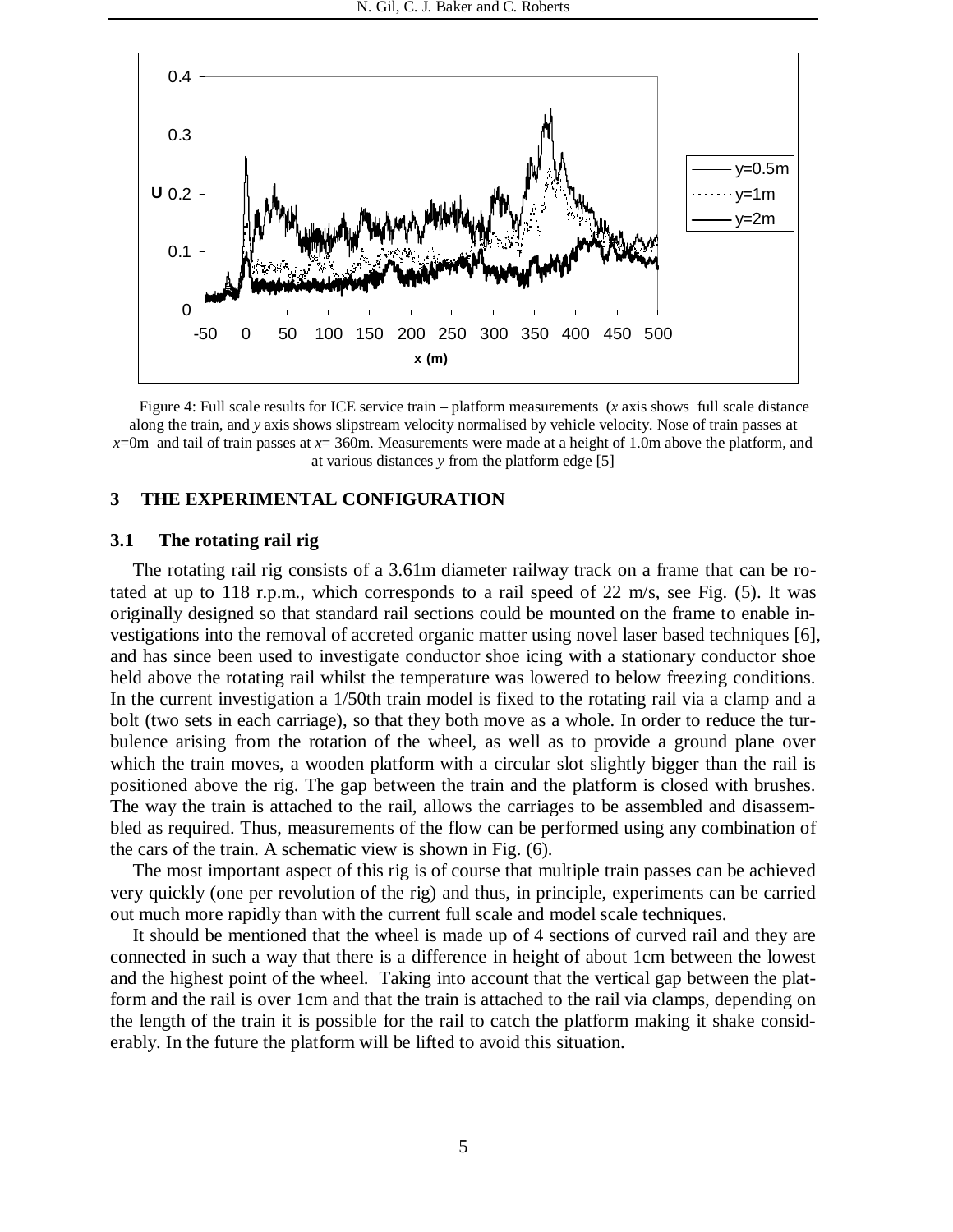

Figure 5: Rotating rail. Figure 6: Rig components.

#### **3.2 The train model**

The train model has undergone significant changes in order to provide the best flow measurements possible. The preliminary experiments that were carried out used an existing 1/40th scale four-car train model. The problem that emerged was that the length of the train wagons (about 50 cm) was relatively large in comparison to the radius of curvature of the rig, and thus there were sharp discontinuities in train orientation at the end of each carriage. Also, the cross section was not constant along the train, so there was a significant variation in the probe measurement position from both the train top and sides. To tackle these problems, it was decided to construct a "curved" train so that measurements are provided along "curved lines" next to the vehicle (Fig. 8). In addition, this new train has been designed as a simplified 1/50th scale ICE2 train (Fig. 7), so that results can be compared to those obtained at the TRAIR rig, where a 1/25th scale four-coach ICE2 train model was employed.

Obviously, these results will be affected by the curvature of the train (the more carriages used in the test the higher the effect), with the boundary layer increasing more in the convex side of the train than in the concave side [7, 8].

Because of the length of the train, relative to the perimeter of the wheel, and the vertical gap between the platform and the rail, a train of 4 coaches was found to brush the platform as described above making the whole structure shake considerably. It was decided then to use a 3 wagon train for the current preliminary experiments in order to reduce the impact.



Figure 7: Train model dimensions at rail centre line (mm)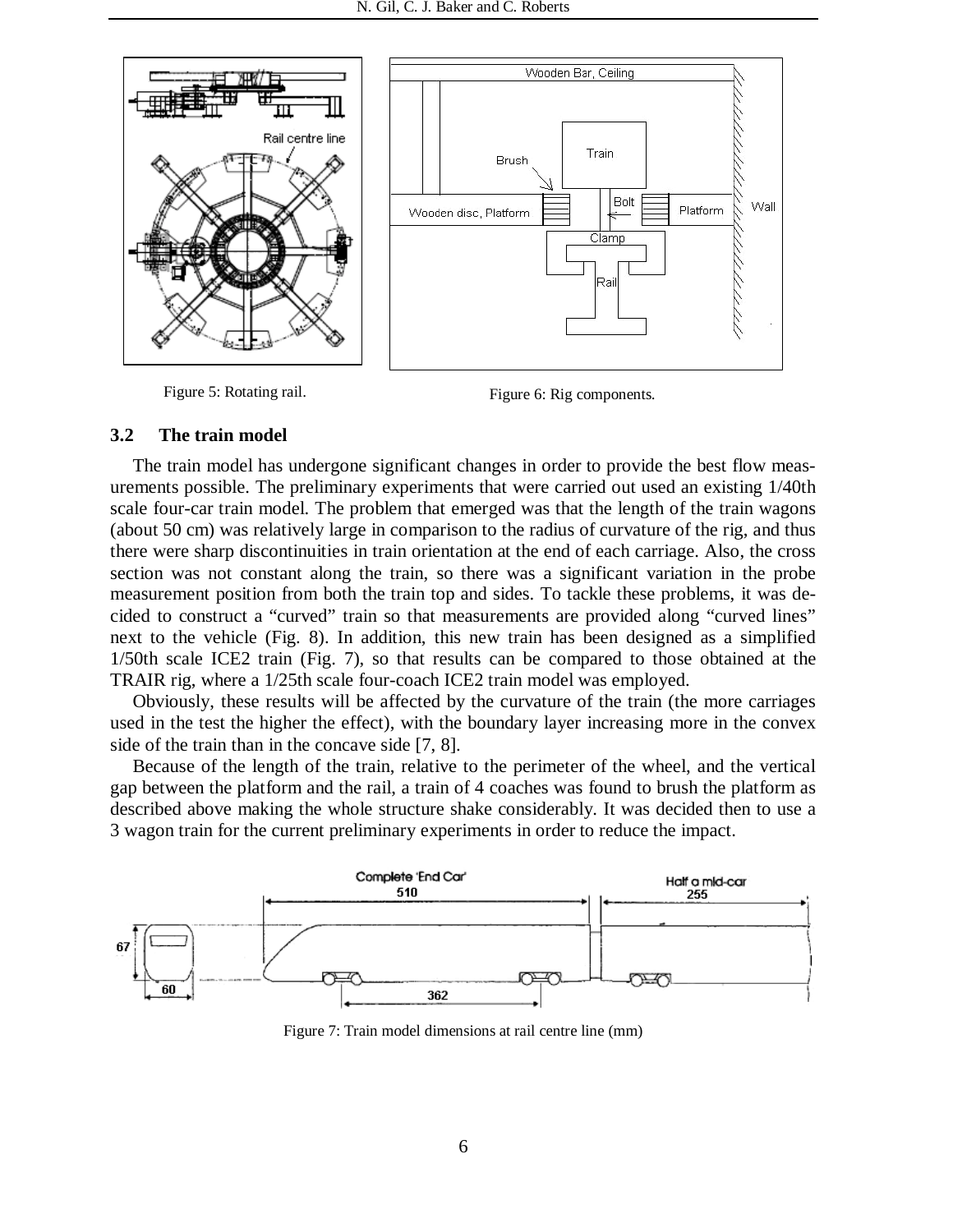

Figure 8**:** Rig set up

#### **3.3 The probe**

The slipstream and wake velocities are measured using stationary Cobra probes (Turbulent Flow Instrumentation P/L) which are 4-hole pressure probes that can measure three components of velocity at speeds of up to 100 m/s. The probe is able to measure flow fields within a range of  $\pm 45^{\circ}$  at frequencies of more than 2000 Hz, making it ideal for the measurement of turbulent flow fields [9].

 The probe is mounted on a support (which allows for yaw and pitch angle rotation as well as displacement along the vertical and horizontal-radial axis) fixed to the ground and its reference pressure port is vented to a location out of the flow (via a 50cm silicon tube inside a funnel) so that pressure fluctuations do not interfere with the measurements.

Only one probe has been used which was located at 5mm, 10mm and 20mm from the outer convex side of the train and at train mid height (33mm above the platform).

 Although the probe is very robust, requires little calibration and is able to measure 3 components of velocity, its performance range goes from 2m/s to 100m/s. Taking into account the velocities we are dealing with (4.725, 9.45 and 14.175 m/s when the train passes but then the flow velocities reduce significantly as the train moves away from the probe) and the distance of the probe from the train side, it seems that the probe is working close to its lower velocity limit for much of the test. This affects the probe's acceptance data percentage. Therefore, the higher the train/wheel velocity the more data is accepted and the clearer the results (velocity traces) obtained. The acceptance rate depends as well on the calibration range of the probe, which falls within a range of  $\pm 45^{\circ}$ . Taking into account the highly turbulent nature of the flow and how the direction of the flow in the nose varies respect to that of the wake, it is quite difficult to place the probe so that it is continually facing the mainstream of the flow. Therefore, it is possible that some data may fall beyond the calibrated range of the probe, giving a poor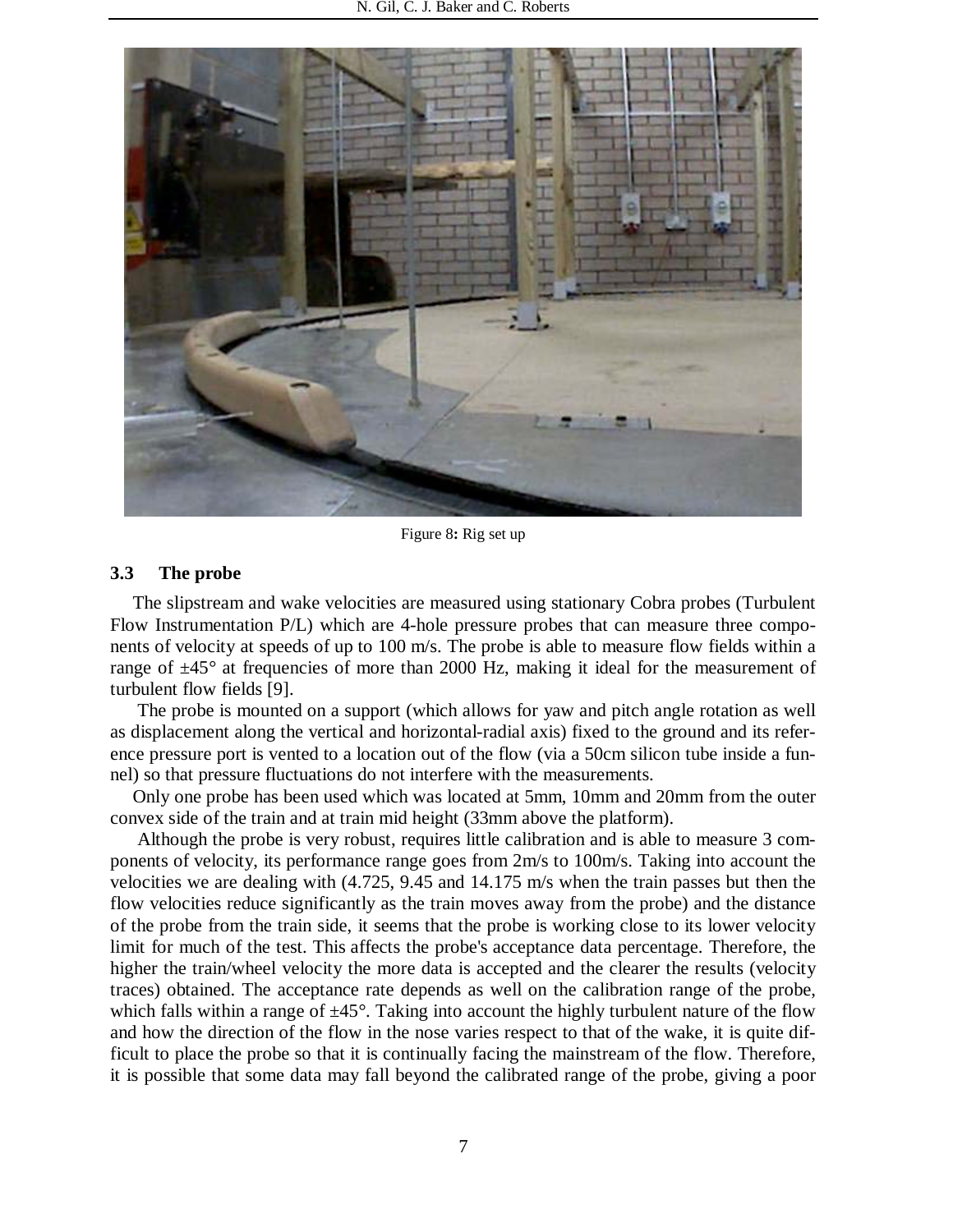acceptance rate. The probe working voltage is 5V, so very low signals are being measured especially when the train is not passing in front of the probe. In addition, electrical noise and vibrations are also present. In order to reduce the noise, Matlab filtering at 312.5HZ has been carried out.

### **3.4 Tests**

Different tests have been carried out. In order to study the slipstream velocity results dependence with train speed, it was decided to run the wheel at velocities of 4.725, 9.45 and 14.175 m/s, with the probe located at train mid height (33mm above the platform). Velocities above 14.175 m/s endanger the stability of the structure mounted around the wheel, so until changes are made this is the maximum velocity that can be achieved. In order to let the air flow stabilise in the room, the train was allowed to go round for a reasonable time before taking any measurements. As shown later on, there seems to be a low velocity ongoing airflow around the wheel.

In order to get measurements every 1-2 mm of the train, depending on the train speed, sampling frequencies of 3000Hz were adequate so by the Nyquist rule, the final sampling frequency was set to 6000Hz.

As mentioned before 3 carriages of the  $1/50<sup>th</sup>$  model scale train were used (each carriage of 510mm, which corresponds to a equivalent full scale length of 25m) and the probe located always at train mid height and always taking measurements from the outer surface of the train, taking *y*=0 the surface of the train ( *y* is the perpendicular distance, in meters, to the tangent of the train surface).

In order to check for vibrations and electrical noise, the reference port and the head of the probe (where the pressure taps are found) were connected using a tube, and voltages values on the four different channels were assessed for three different cases: a) No movement of the wheel, b) the wheel spinning at different velocities and, c) freewheeling. The results obtained will be discussed in the following section.

|                           | Test           | Train velocity      | Laps averaged | Probe position (m) |
|---------------------------|----------------|---------------------|---------------|--------------------|
| <b>Velocity Influence</b> | V1             | $4.725 \text{ m/s}$ | 80            | 0.5<br>m           |
|                           | V2             | $9.45 \text{ m/s}$  | 80            | 0.5<br>m           |
|                           | V3             | $14.175 \text{m/s}$ | 80            | 0.5<br>m           |
| Distance Influence        | D <sub>1</sub> | $9.45 \text{ m/s}$  | 80            | $0.25$ m           |
|                           | D2             | $9.45 \text{ m/s}$  | 80            | 0.5<br>m           |
|                           | D3             | $9.45 \text{ m/s}$  | 80            | m                  |

As a summary, the following tables show the different tests carried out.

Table 1: Tests carried out to check slipstreams results dependence on train speed and lateral distance (at equivalent full scale length) from the  $1/50<sup>th</sup>$  three car ICE train model.

|              | Train velocity      | Repetitions | Test duration   |
|--------------|---------------------|-------------|-----------------|
| No movement  | $0 \text{ m/s}$     |             | 10 s            |
| Movement A   | $4.725 \text{ m/s}$ |             | 10 <sub>s</sub> |
| Movement B   | $9.45 \text{ m/s}$  |             | 10 s            |
| Movement C   | $14.175 \text{m/s}$ |             | 10 s            |
| Freewheeling | From 9.45 to 0 m/s  |             | 30 s            |

Table 2: Tests carried out to check for vibration and electrical noise. Probe's head and reference port were connected via a silicon tube.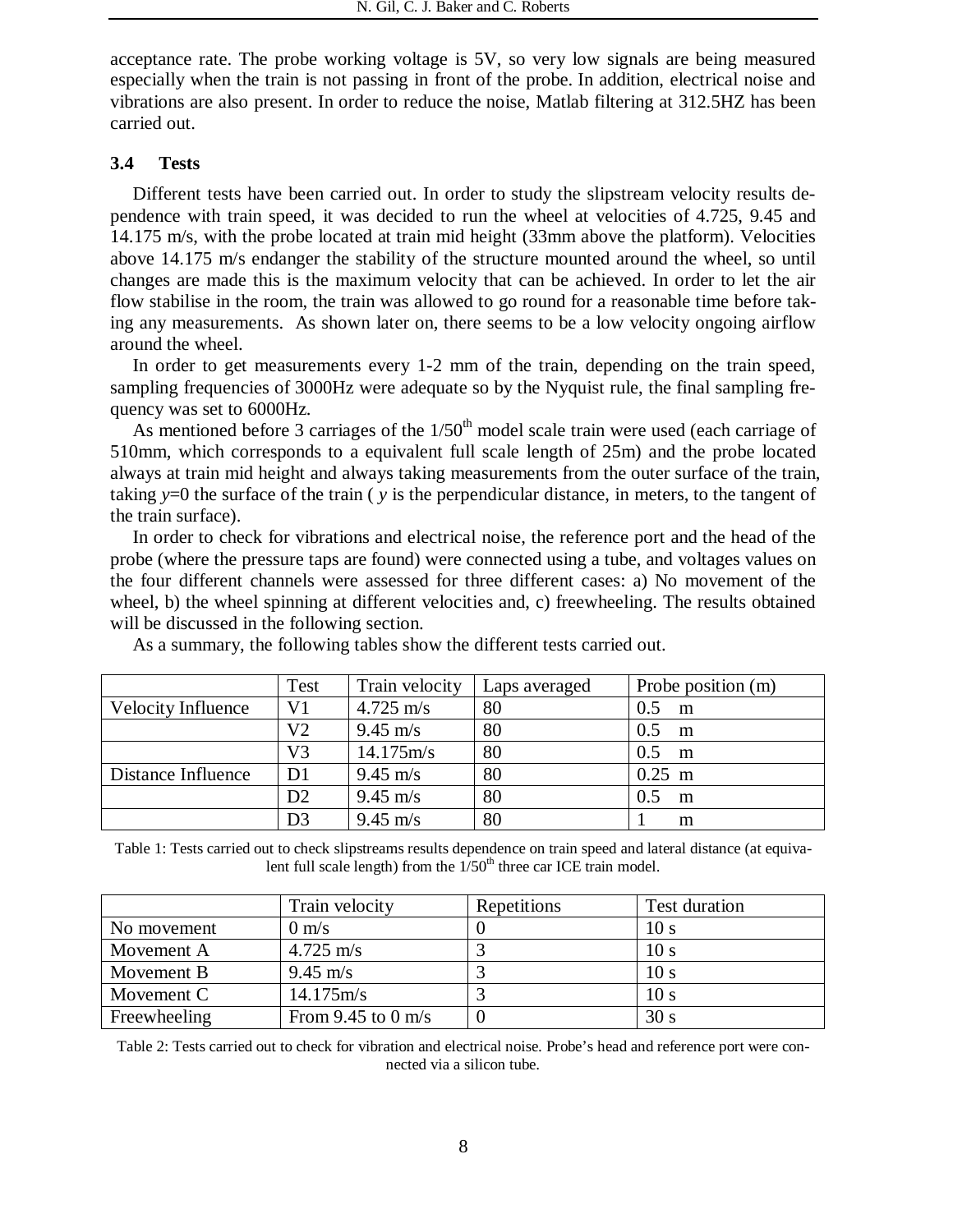### **4 EXPERIMENTAL RESULTS**

As in previous studies [2,5] the coordinate system used is such that the *x*-axis follows the train direction of travel (as an individual sees it from the platform edge) , with the origin taken to be when the nose of the train passes the measuring point , and the *y*-axis is in the horizontal plane perpendicular to the track. Taking into account the rig presented here is circular, then the *x* and *y* axis are tangent and perpendicular to the rail respectively.

As mentioned before the probe is situated at train mid height in every test, which corresponds to a distance of 33 mm above the platform.

For comparison purposes, as different train velocities have been tested, the ensemble mean velocity and standard deviations results have been normalised by train speed.

Section 2 stated that to obtain adequate results a number of identical tests need to be carried out (at least 10 and ideally 20) with the results being ensemble averaged to obtain mean and standard deviations of time histories [3]. Taking advantage of the capability of the rig, in this paper, 80 laps have been averaged.

### **4.1 Preliminary considerations**

Originally the probe was mounted on a support fixed to one of the four legs that sustain the wheel (bottom left leg in Figure 2). Tests at different velocities were carried out and the results obtained were not very clear as the nose peak was not visible. A position sensor that gave an impulse signal when the train passed, was used in order to identify the train slipstreams within the signal, and only after ensemble averaging all the laps was it possible to identify the "train". Three main problems were found to be causing this lack of clarity in the data results: the probe calibration problems mentioned above (section 3.2), electrical noise, and significant vibrations transmitted through the mounting system.

In order to check for electrical noise and vibration the tests described in table 2 were carried out. As mentioned above, the probe was shielded with the reference port and the head taps connected. Results with no movement of the wheel show a flat signal of the voltage values in the 4 channels respect to time (Fig. 9), with a very low standard deviation from the mean values. As soon as the power was turn on and the train moved at higher velocities, both the mean and STDV values increased, as shown in Figure 10 below.



Figure 9: Voltage values in probe's head channels. No wheel movement.



Figure 10: Voltage values in probe's head channels. Wheel speed of 9.45m/s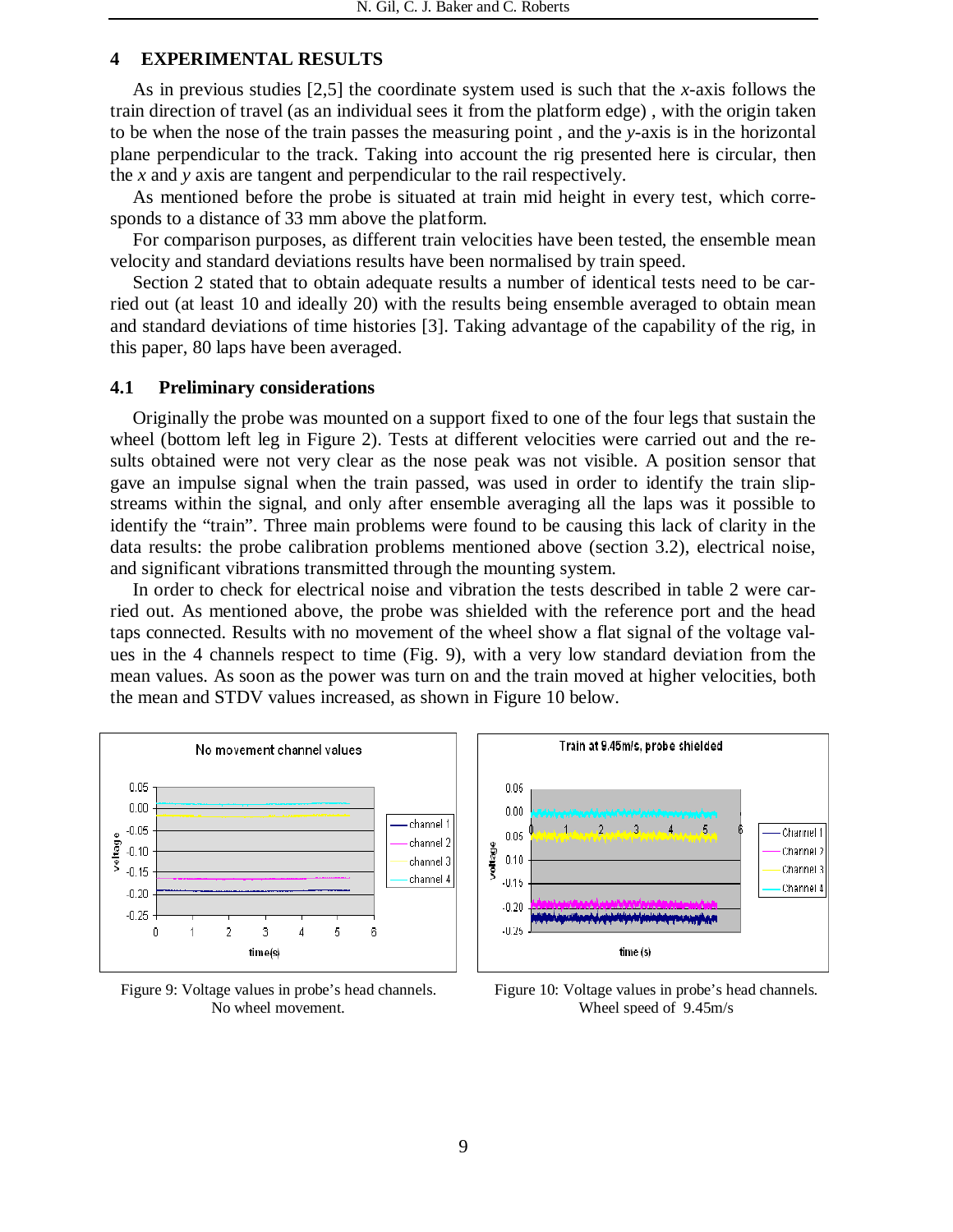In order to check for vibration it was decided to do a test in which the power was turn off, so that the wheel was left to freewheel. As shown in Figure 11 below, where the wheel was freewheeling from 9.45m/s to 0m/s, the mean and STDV values would decrease considerably.



Figure 11: Voltage values in channel 2 of probe's head. Freewheeling from 9.45m/s

The effect of vibration is clear. After taking into account the noticeable vibrations transmitted from the wheel to the rig, it was decided to bolt the probe support to the ground with a rubber pad underneath it. To help diminish the electrical noise, the velocity results where filtered at 350Hz and 250Hz in Matlab. A new set of tests were carried out and this time there was no need for the position sensor as the train slipstreams were apparent in the velocity signal obtained, even at low velocities. Nevertheless, the velocity results obtained showed a residual value velocity airflow (see Fig. 12 below) before and after the train had passed, when it should be zero. This offset seems to be the result of an ongoing airflow produced both by the train and the movement of the wheel. It would be desirable to reduce this effect, so that the train enters a wind free zone when approaching the testing area.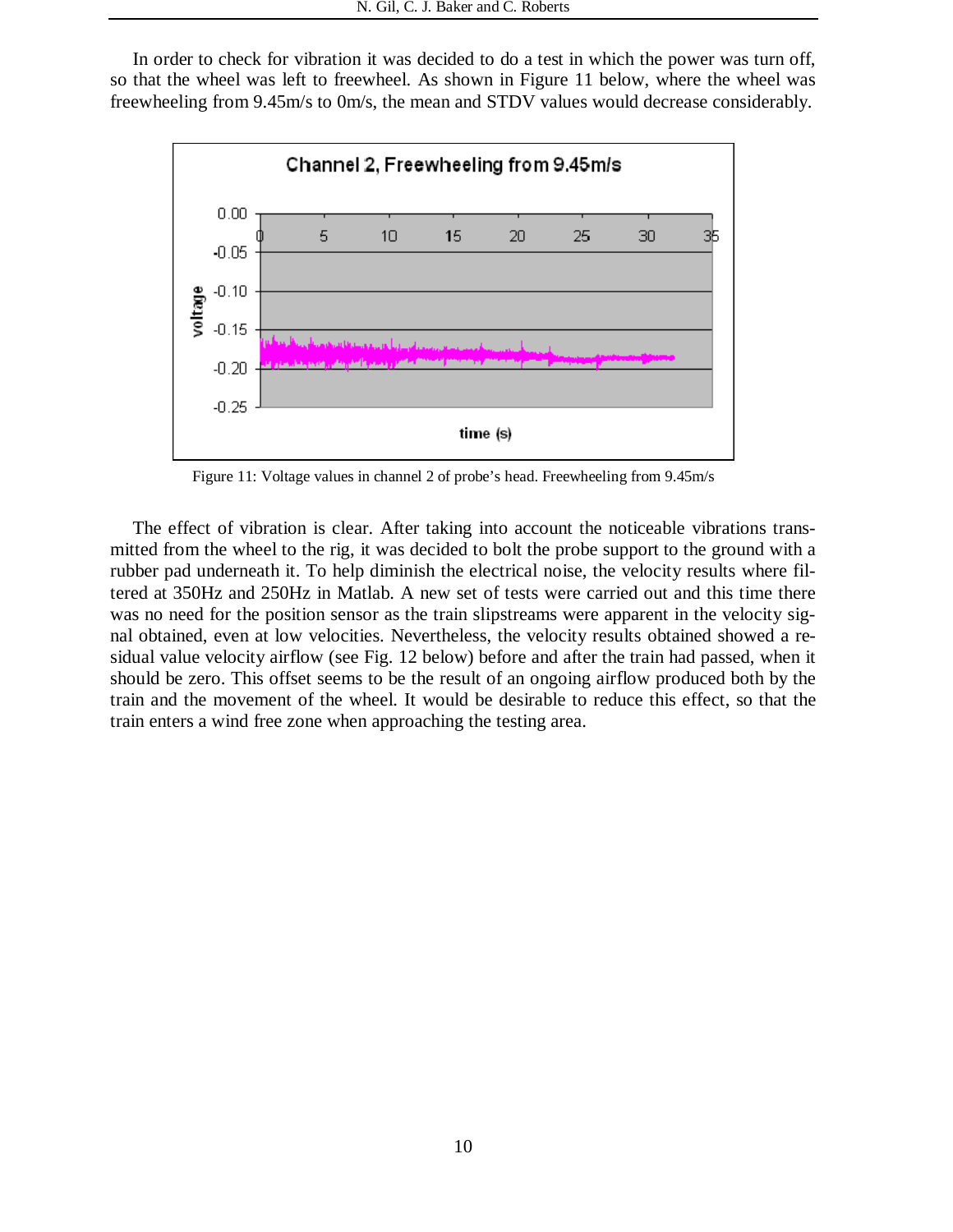

Figure 12: Preliminary model test results. *x* axis shows equivalent full scale distance along the train, and *y* axis shows slipstream velocity normalised by vehicle velocity. Nose of train passes at  $x=0$ m and tail of train passes at *x*= 75m. Measurements were made at half train height and at 0.5m from the edge of the train.

#### **4.2 Effects of train speed**

In what follows, the wind offset that the rig wrongly introduces will be removed. To check the effect of train speed in the results, three main tests were carried out, as shown in Table 1 above. The probe was placed at 33mm above the platform and at 10mm (0.5m at full scale) from its outer side. Three different speeds were tested: 4.725, 9.45 and 14.175 m/s. The ensemble-average mean velocity time series and ensemble-average standard deviation time series were found for each experimental configuration. As explained above, the x-axis shows the equivalent full scale distance along the train. The train model is formed of 3 carriages of 51 mm each. Given the scale is  $1/50<sup>th</sup>$ , then the equivalent full scale length is 75m. Therefore, at  $x=0$ m the train nose passes in front of the probe, and at  $x=75$ m the tail of the train passes. Velocities and standard deviations were also normalised by dividing by train speed. Note that the y-axis ranges from 0 to 0.8 in the velocity results while the range in the standard deviation results is 0 to 0.15. This responds to viewing purposes

As can be seen in table 3 below, the normalised velocity figures obtained for 4.725, 9.45 and 14.175m/s are very similar to each other and they also resemble the results obtained by [4,5] in the mmr. The nose peak obtained in the mmr at full scale distance of 0.5m (which corresponds to measuring at 10mm from the train side in our case) took a normalised value of 0.2. It can be seen in the figures below, that similar noise peaks are obtained in these tests, although of higher values, around 0.25-0.3. On the contrary, the boundary layer results do increase somewhat more in the mmr experiments. The main difference is the peak at the tail, which wasn't apparent in the mmr results. However, we have to bear in mind that as men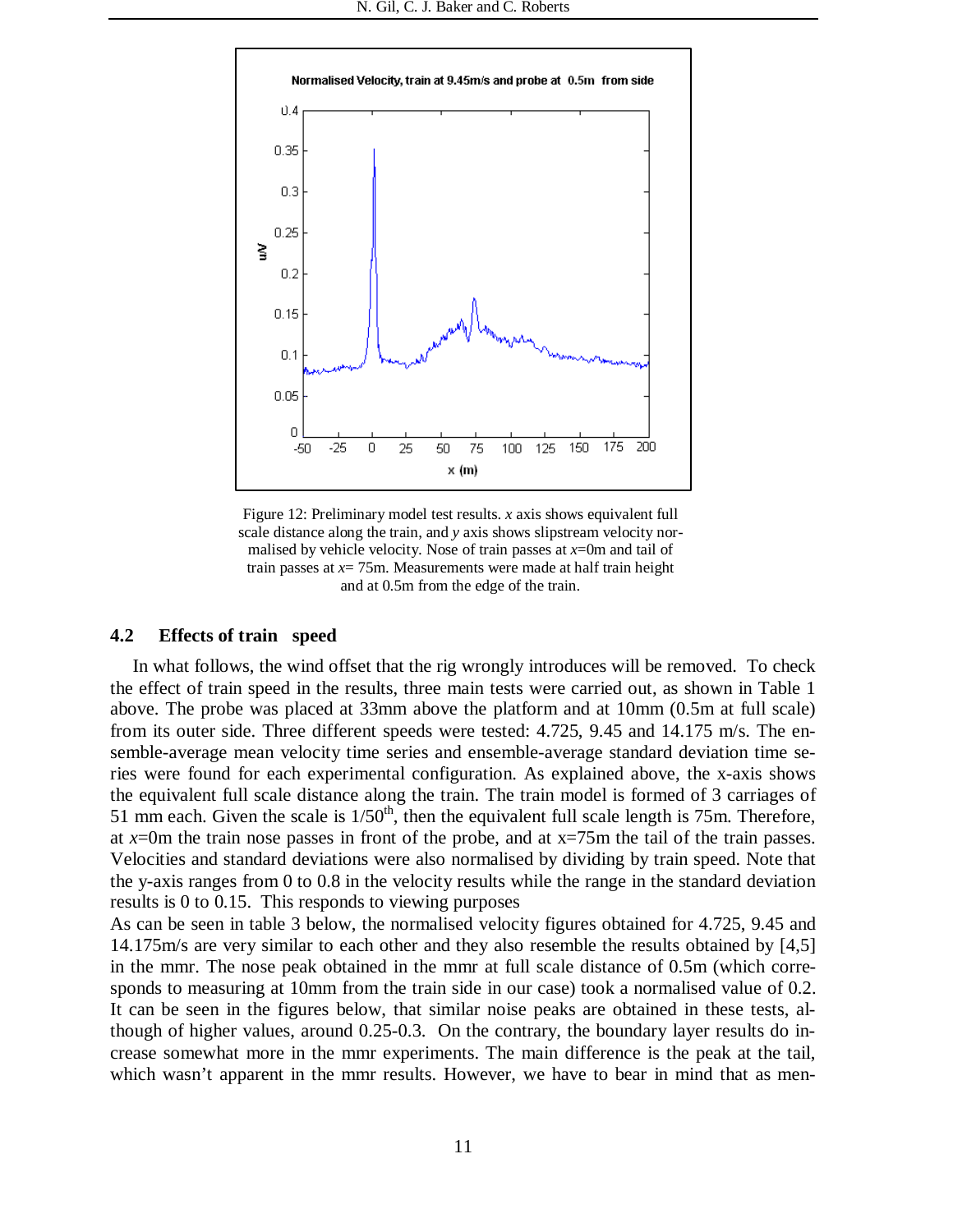tioned in section 2, this peak was noticeable near the ground in model scale tests and it is also apparent in full scale experiments [2,5].

It can be seen that large flow velocities are induced upstream of the vehicle with low values of standard deviation, and thus with low turbulence levels, which suggests an essentially inviscid flow region, as mentioned in [4]. Following the nose peak the standard deviation remains small and varies consistently with a growth of turbulence in the boundary layer. The near wake region [4] displays large velocity variability close to the vehicle, but then the STDV becomes more uniform as t increases. It is clear that the nose peak in the standard deviation charts takes a significantly high value, which could be due to the ongoing flow altering the position of the nose peak in some of the runs, thus getting so much run to run variability.

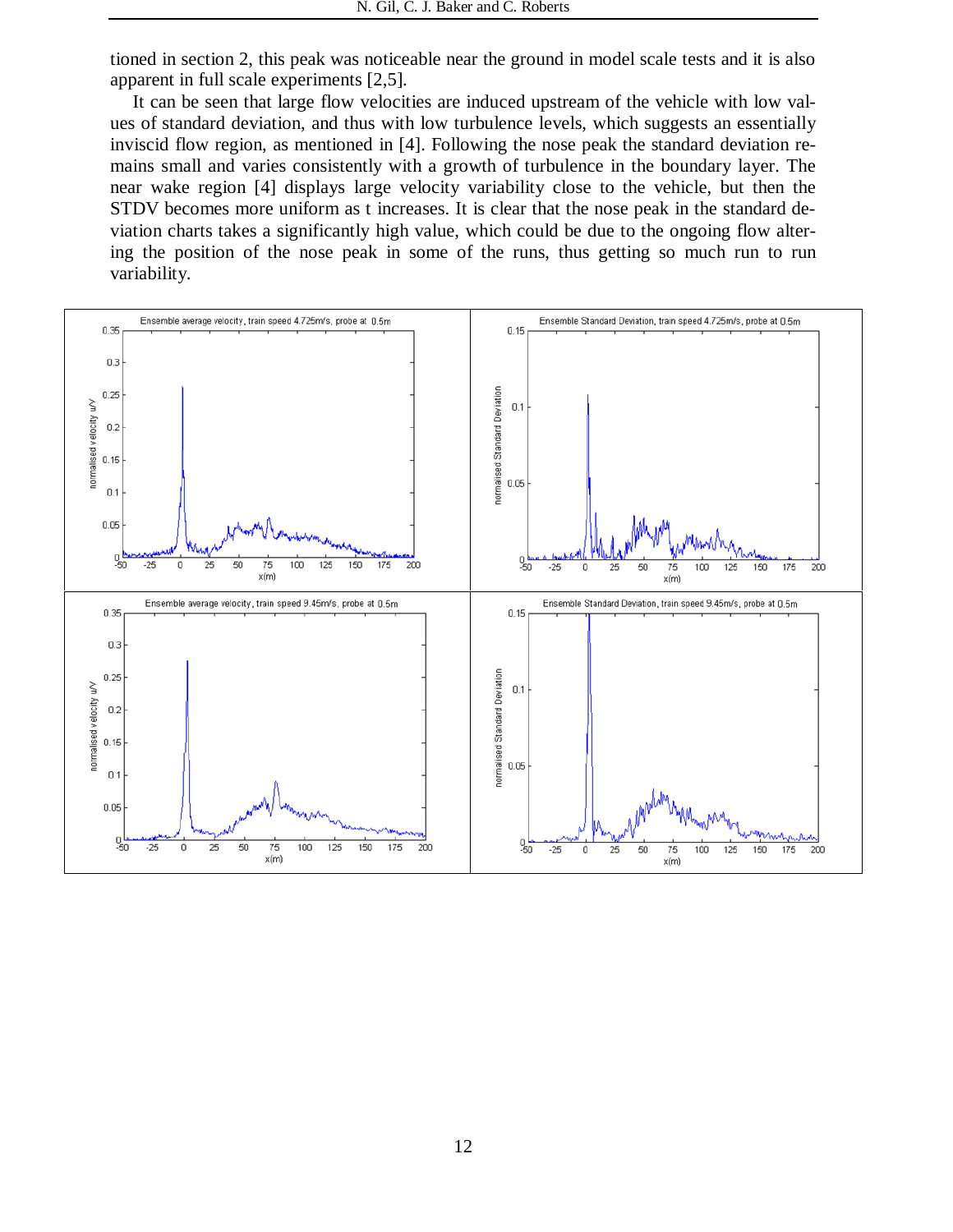

Table 3: Ensemble average velocities and standard deviations for train speeds of 4.725m/s, 9.45m/s and 14.175m/s. Probe located in all three cases at full scale distance of 0.5m from the model side.

#### **4.3 Effects of distance from model**

In this case, the train speed was maintained at 9.45m/s and the probe position took three different values from the train outer side: 5, 10 and 20 mm (that is 0.25m, 0.5m and 1m at full scale). As before the y-axis limits in the velocity results differ from those of the standard deviation results in response to viewing purposes. For the same reason the y-axis scale for results at lateral distances of 1m from the train side are much lower, since the flow velocities in this measuring point are considerably lower. As can be seen, the results at 0.25 and 0.5mm are very much the same except for the nose peak in the former which is much higher. Although the nose peak value differs in magnitude, the near wake peak remains the same. The standard deviation results show a similar pattern in both charts (presenting again a high nose peak value) although the closer to the train the higher the turbulence growth in the boundary layer. Results at 1m differ from the other two in that values are much lower and the near wake peak seems to be extended in time. In this case the position sensor was needed, as the data was quite "messy", once more the nose peak was unnoticeable in the individual results, due to the probe working in a very low velocity range.

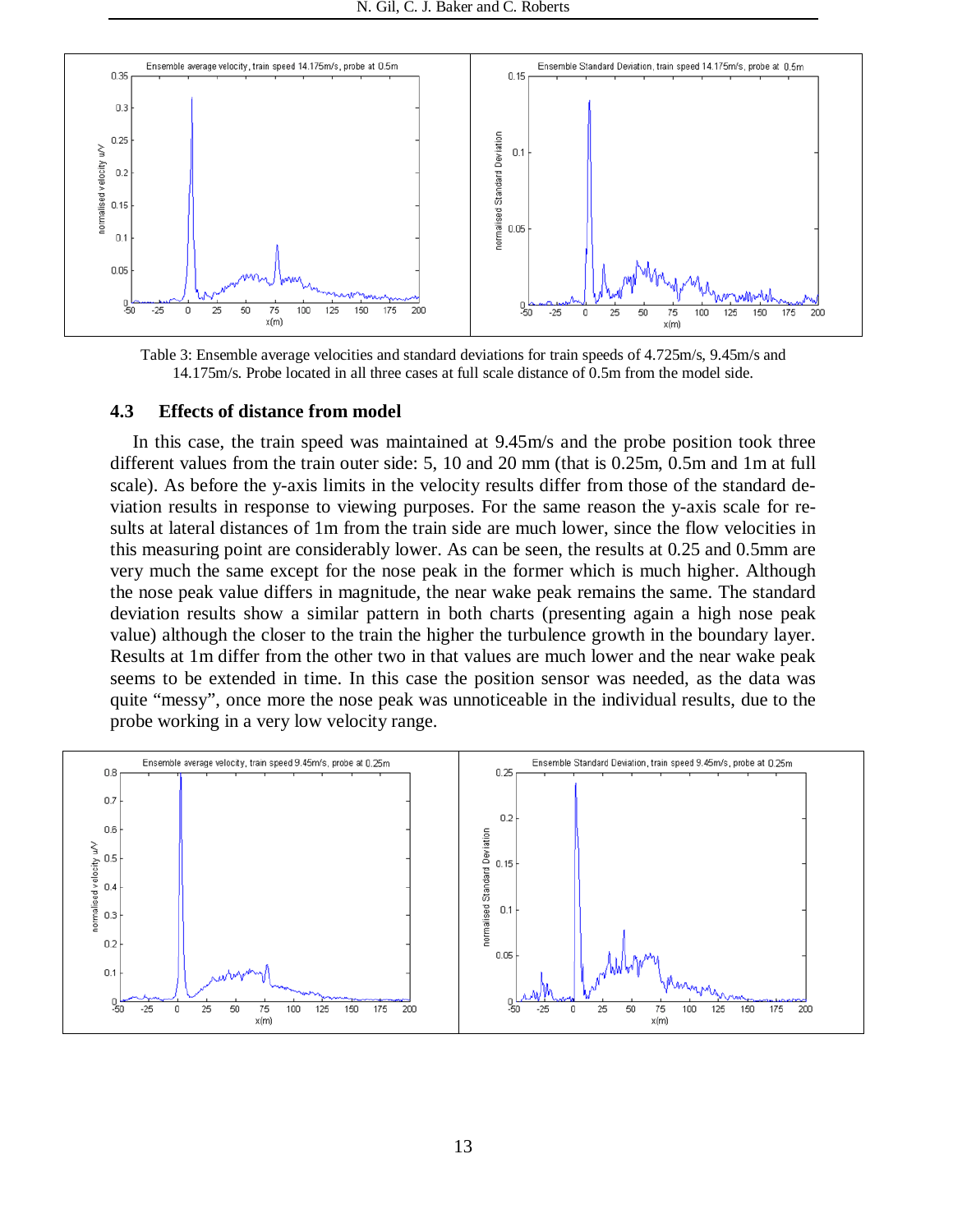

Table 4: Ensemble average velocities and standard deviations for measuring points at half train height and at distances of 0.25m, 0.5m and 1m from the model side. Train speed maintained at 9.45m/s.

### **5 CONCLUDING REMARKS**

The results shown in section 4 are very encouraging as not only the four main flow regions (nose , boundary layer, near wake and far wake) mentioned in section 2 can be identified in the charts but results also resemble the experimental results obtained in the Moving Model Rig [4], where a  $1/25<sup>th</sup>$  scale ICE2 train was used. Furthermore, the rig provided 80 laps at quite a short period of time (1min for wheel speeds of 14.175m/s), showing again the great advantage of the rig against conventional methods.

There is however the issue of an actual wind offset of around 0.1 of the wheel velocity that seems to be the result of an ongoing airflow produced both by the train and the movement of the wheel. Various alternatives will be considered in order to reduce this offset.

Further experiments with the probe situated in the inner side of the train will be carried out. Measuring points will be defined at different distances from the train side and top and at different heights, so that results in the top of the train and its concave and the convex sides can be compared and discussed. In order to analyse the turbulence and flow structures wavelet analysis of the individual runs will be carried out.

To understand further the effects on the results introduced by the curvature of the rig, a series of CFD calculations will be carried out which will be validated using the experimental results obtained in the rig. A very simple first simulation was carried out in ANSYS where the model was defined using a quarter of the track. An inner section containing the track and the